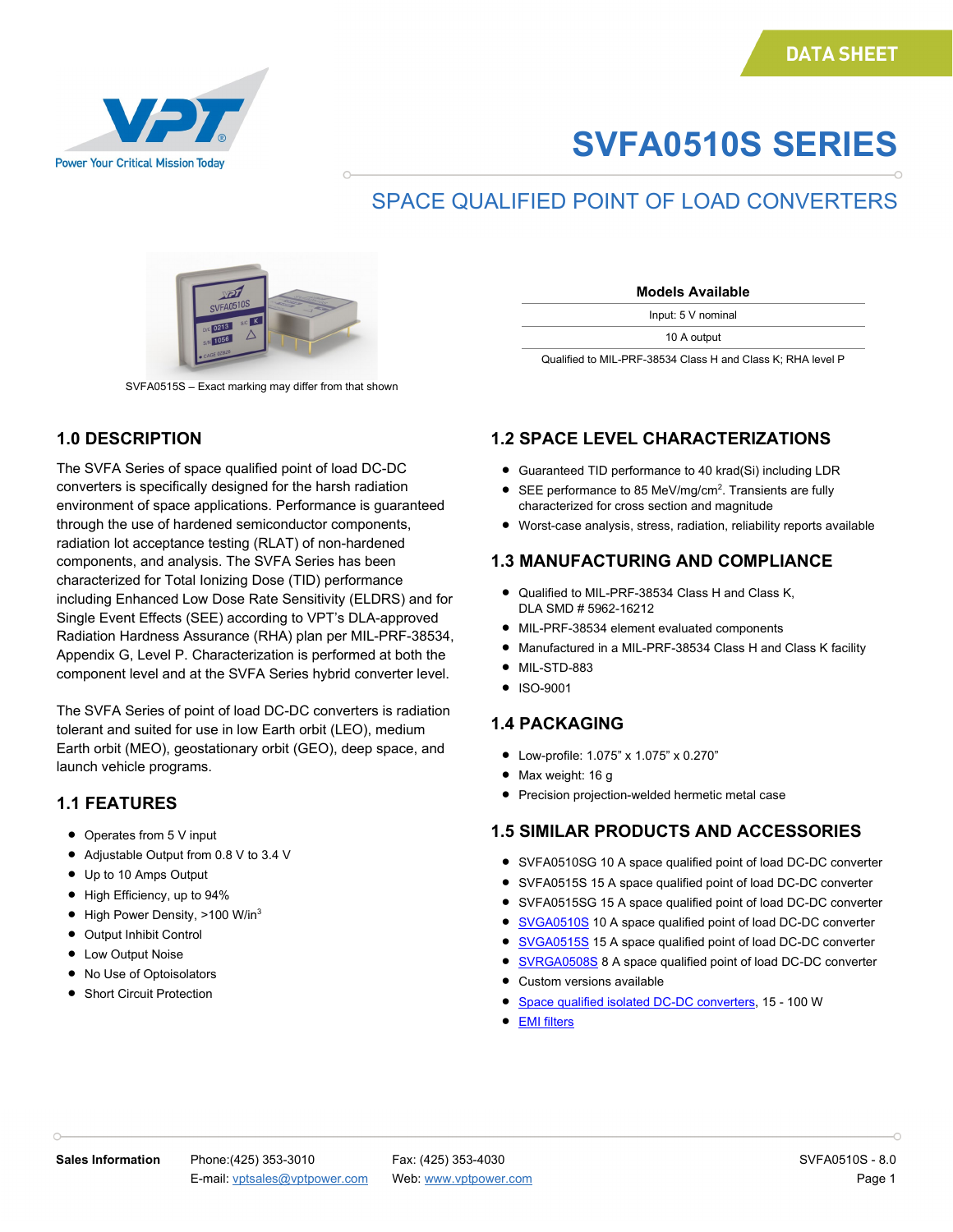

#### **2.0 DIAGRAMS**

#### **2.1 BLOCK DIAGRAM**



#### **2.2 CONNECTION DIAGRAM**



#### **3.0 SPECIFICATIONS**

 $\cap$ 

#### **3.1 ABSOLUTE MAXIMUM RATINGS**

| <b>Absolute Maximum Ratings</b>      |                   |                                       |                   |
|--------------------------------------|-------------------|---------------------------------------|-------------------|
| Input Voltage (Continuous):          | -0.3 V to 7 V     | Operating Temperature (Full Load):    | -55 °C to +125 °C |
| Input Voltage (Transient, 1 second): | $-0.3$ V to 7.5 V | Storage Temperature:                  | -65 °C to +150 °C |
| ESD Rating per MIL-PRF-38534:        | 1C                | Lead Solder Temperature (10 seconds): | 270 °C            |

 $\overline{\phantom{0}}$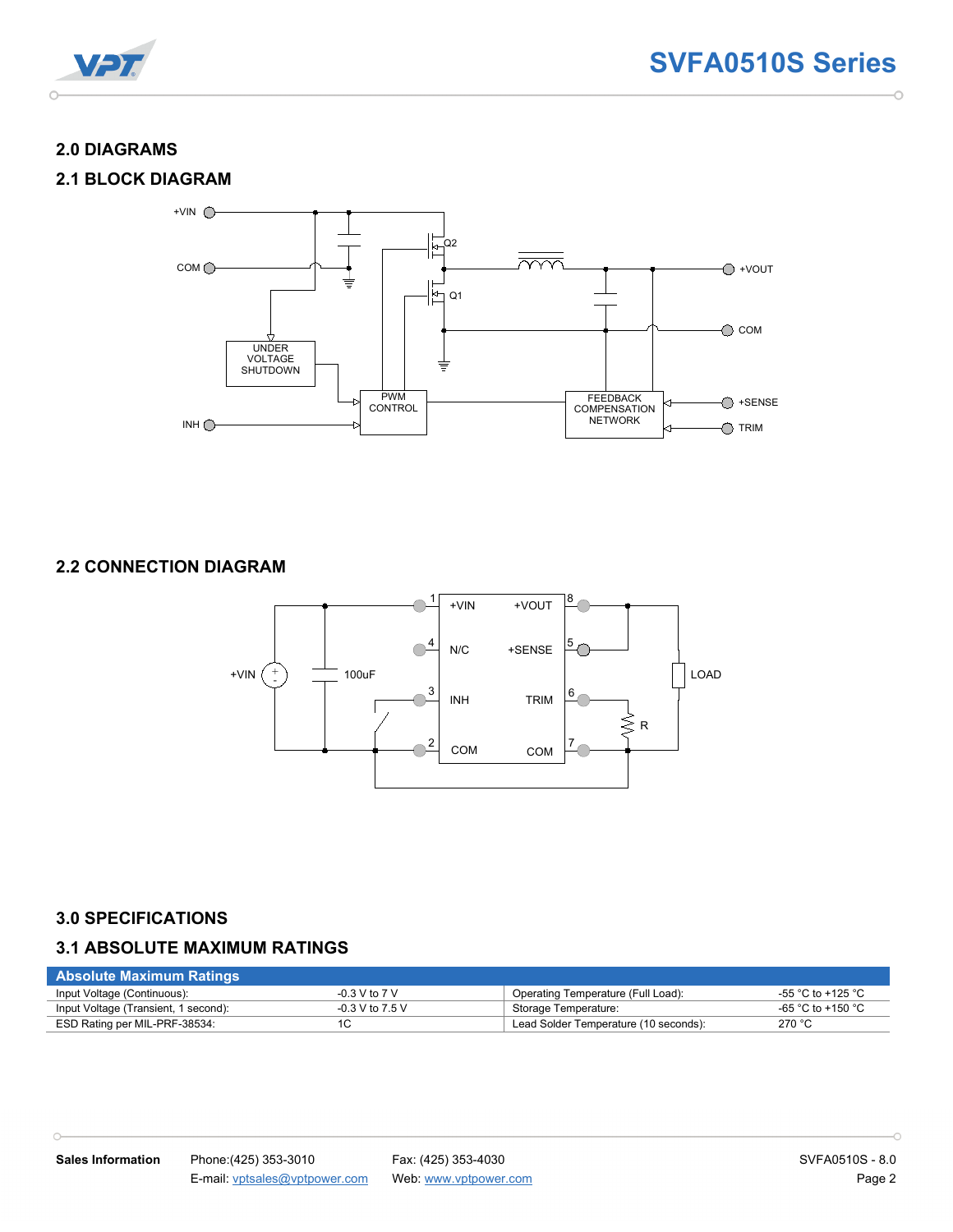

#### **3.2 PERFORMANCE SPECIFICATIONS1**

Tcase = -55 °C to +125 °C, Vin = +5 V  $\pm$  1%, Full Load, Unless Otherwise Specified

|                                            |                                                         | <b>SVFA0510S</b>         |                |                |               |
|--------------------------------------------|---------------------------------------------------------|--------------------------|----------------|----------------|---------------|
| <b>Parameter</b>                           | <b>Conditions</b>                                       | <b>Min</b>               | Typ            | <b>Max</b>     | <b>Units</b>  |
| <b>INPUT</b>                               |                                                         |                          |                |                |               |
| Voltage <sup>4</sup>                       | Vout = $0.8$ V to 2.5 V                                 | 3.5                      |                | 7.0            | $\vee$        |
|                                            | Vout = $2.6$ V to $3.3$ V                               | 4.1                      |                | 7.0            | $\vee$        |
| Current                                    | INH < $1.5V$                                            | $\overline{a}$           | 30             | 35             | mA            |
|                                            | No Load                                                 | $\frac{1}{2}$            | 100            | 150            | mA            |
| Undervoltage Lockout <sup>4,5</sup>        | Turn-On                                                 | $\frac{1}{2}$            | 3.0            | $\blacksquare$ | V             |
|                                            | Turn-Off                                                | L.                       | 2.7            | $\overline{a}$ | $\vee$        |
| <b>OUTPUT STATIC</b>                       |                                                         |                          |                |                |               |
| Voltage                                    | Tcase = $25 °C$                                         | $-1.0$                   | L.             | $+1.0$         | %Vout         |
|                                            | Tcase = $-55$ °C to $+125$ °C                           | $-1.5$                   | $\overline{a}$ | $+1.5$         | %Vout         |
| Power <sup>2</sup>                         |                                                         | $\Omega$                 |                | 34             | W             |
| Current                                    |                                                         | $\mathbf 0$              |                | 10             | A             |
| Ripple Voltage                             | 20 Hz to 10 MHz                                         | $\overline{\phantom{a}}$ | 60             | 100            | mVpp          |
| Load Regulation                            | No Load to Full Load                                    | $\overline{\phantom{a}}$ | 10             | 25             | mV            |
| Load Fault Power Dissipation               | Vout = $3.3$ V                                          | $\frac{1}{2}$            | 1.5            | $\mathcal{R}$  | W             |
| <b>OUTPUT DYNAMIC</b>                      |                                                         |                          |                |                |               |
| Load Step, Half to Full Load, Vout = 3.3 V | <b>Output Transient</b>                                 | $\overline{\phantom{a}}$ | 75             | 120            | mV            |
|                                            | Recovery <sup>3</sup>                                   |                          | 25             | 60             | μs            |
| Turn-On, $V$ in = 0 to 5 $V$               | Delay                                                   |                          | 5              | 10             | ms            |
|                                            | Overshoot                                               |                          | $\overline{2}$ | 10             | mVpk          |
| <b>FUNCTION</b>                            |                                                         |                          |                |                |               |
| INH Pin Input <sup>4</sup>                 | Output Inhibited                                        | 0                        | $\overline{a}$ | 1.5            | $\vee$        |
| INH Pin Open Circuit Voltage <sup>4</sup>  | <b>Output Enabled</b>                                   |                          | 4.7            | Vin            | $\vee$        |
| <b>GENERAL</b>                             |                                                         |                          |                |                |               |
| Efficiency                                 | Vout = $3.3$ V                                          | 88                       | 93             |                | $\frac{0}{0}$ |
| Capacitive Load <sup>4</sup>               |                                                         |                          | ÷.             | 5000           | μF            |
| <b>Switching Frequency</b>                 |                                                         | 200                      | 250            | 315            | kHz           |
| Weight                                     | Standard package option                                 | $\overline{\phantom{a}}$ | $\blacksquare$ | 16             | g             |
| MTBF (MIL-HDBK-217F)                       | SF @ Tcase = $55 °C$                                    | $\frac{1}{2}$            | 6.9            | $\overline{a}$ | <b>MHr</b>    |
| POST-RAD END-OF-LIFE LIMITS <sup>6</sup>   |                                                         |                          |                |                |               |
| <b>OUTPUT Voltage</b>                      | Tcase = -55 $^{\circ}$ C to +125 $^{\circ}$ C           | $-3.0$                   | $\blacksquare$ | $+3.0$         | %Vout         |
| <b>Switching Frequency</b>                 | Tcase = $-55 \degree C$ to $+125 \degree C$ , Vin = 5 V | 190                      | $\blacksquare$ | 325            | kHz           |
|                                            | Tcase = -55 °C to +125 °C. Vin = 3.6 V to 7 V           | 185                      |                | 350            | kHz           |

1. Performance specifications are met with 100 µF from VIN to COM.

2. Dependent on output voltage.

 $\cap$ 

3. Time for output voltage to settle within 1% of steady-state value.

4. Verified by initial electrical design verification. Post design verification, parameter shall be guaranteed to the limits specified.

5. Output voltage not necessarily in regulation.

6. End-of-Life performance includes aging and radiation degradation and is within standard limits except where noted.

 $\overline{\phantom{0}}$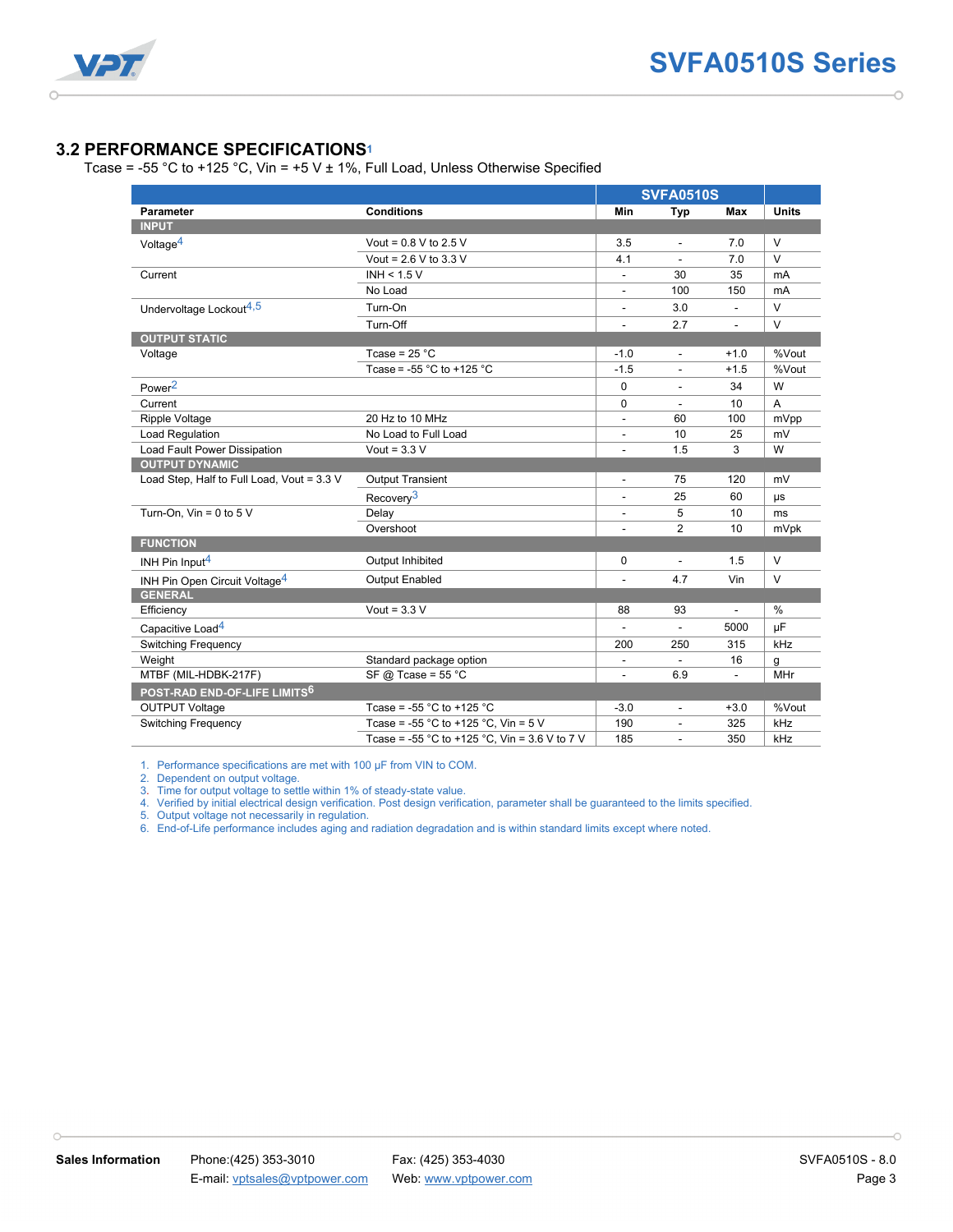

### **4.0 PERFORMANCE CURVES**











93 91 89 Efficiency (%) Efficiency (%) 87 85 Output Voltage:  $-2.5 \text{ V}$ 83 0 2 4 6 8 10 Output Current (A)





 $\cap$ 

**Sales Information** Phone:(425) 353-3010 Fax: (425) 353-4030 **Fax: (425) 353-4030** SVFA0510S - 8.0 E-mail[: vptsales@vptpower.com](mailto:vptsales@vptpower.com) Web: [www.vptpower.com](http://www.vptpower.com/) Page 4

h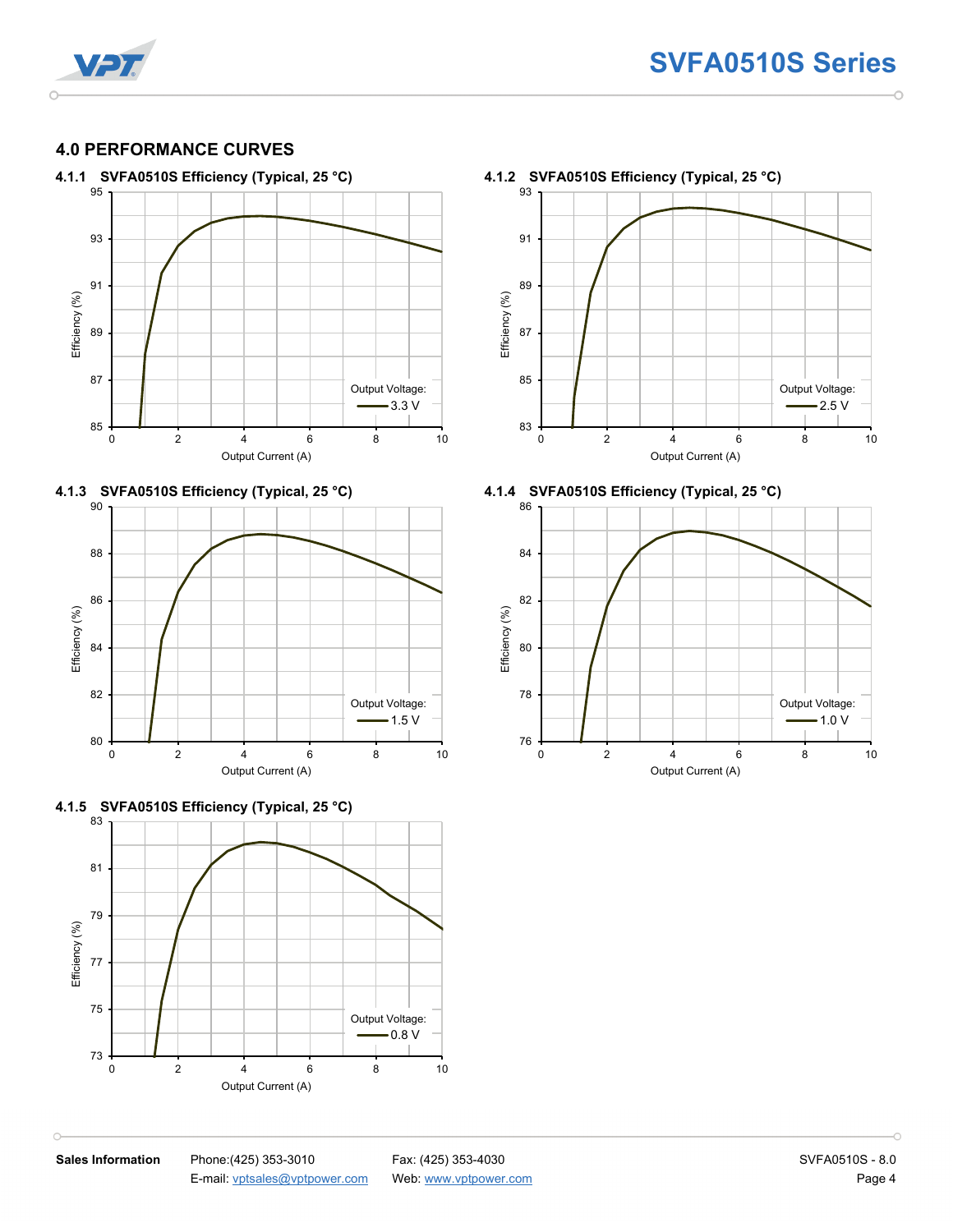

#### **5.0 MECHANICAL OUTLINES AND PINOUT**

#### **Standard Package Option:**



1. Tolerances are ±0.005" unless otherwise stated.

2. Case temperature is measured on the center of the baseplate surface.

3. Materials: Case (Steel, gold over nickel plated); Cover (Steel, nickel plated); Pin (Copper-cored alloy 52, gold over nickel plated); Pin Seals (Glass).

|               | <b>Pin</b> Function | <b>Pin</b> | <b>Function</b> | <b>Pin</b> | <b>Function</b> |
|---------------|---------------------|------------|-----------------|------------|-----------------|
|               | +VIN                | 4          | N/C             |            | COM             |
| $\mathcal{P}$ | COM                 | 5          | +SENSE          | 8          | +VOUT           |
|               | <b>INH</b>          |            | TRIM            |            | CASE            |

 $\cap$ 

ó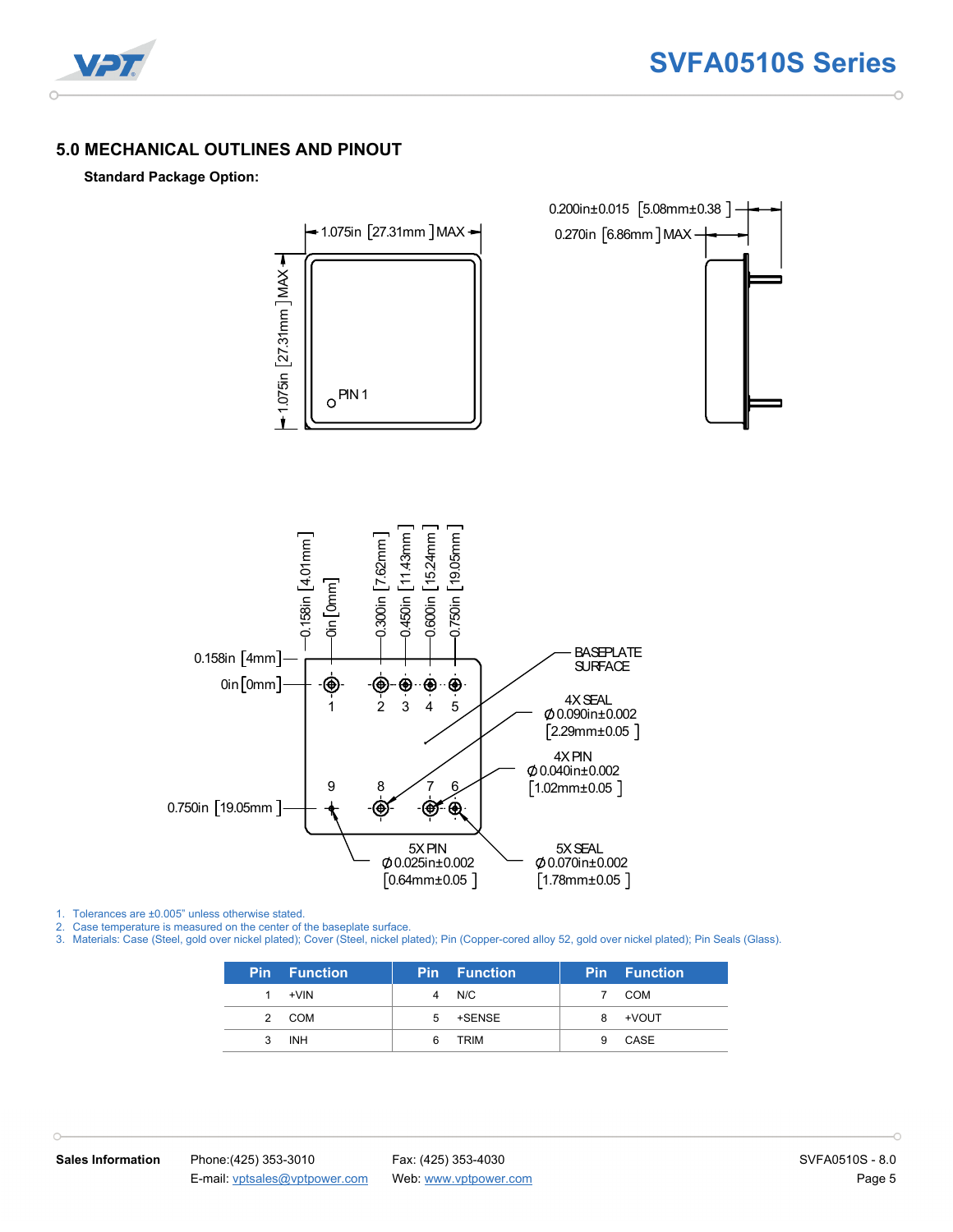

## **SVFA0510S Series**

#### **6.0 TECHNICAL NOTES**

Please note that many of these functions are also demonstrated in detail on the VPT website in the form of [technical video labs.](http://www.vptpower.com/videos)

#### **6.1 GENERAL INFORMATION**

#### **6.1.1 Topology Description**

The SVFA0510S Series is a non-isolated, fixed-frequency, radiation-hardened, synchronous buck converter. It operates from a 5 V input and provides a stepped-down, precisely regulated, programmable output voltage at very-high efficiency. The SVFA0510S is optimized for low voltage point of load applications.

#### **6.1.2 External Components**

The SVFA0510S Series has internal input and output capacitors. To meet the performance specifications in Section 3.2, a minimum additional 100 µF tantalum input decoupling capacitor is required. The SVFA0510S is stable with no load capacitance. Additional output capacitance is allowed up to the maximum listed in Section 3.2.

#### **6.1.3 Source Impedance**

The impedance of the 5 V input source can interact with the point of load converter and can affect performance. High source impedance is often caused by a long input cable or other components added in series with the input. In some cases, additional input capacitance will be needed to stabilize the system.

#### **6.2 FUNCTION DESCRIPTIONS**

#### **6.2.1 On/Off Control (Inhibit)**

The INH (Inhibit) pin is a control pin referenced to COM. The INH pin must be driven using an open-collector or open-drain configuration. Pulling the INH pin low disables the converter output. Leaving INH open enables the output, allowing the converter to operate normally. The pin must be pulled below 1.5 V to disable the output. An optional capacitor from INH to COM may be used to delay turn-on. The INH pin should be left open if not used.



#### **6.2.2 Adjusting the Output Voltage (TRIM)**

The output voltage of the converter is set with an external resistor connected from the TRIM pin to the COM pin. This resistor must have a tolerance of 1% or better to achieve an accurate output voltage. The default output voltage with the TRIM pin left open is 0.8 V.

| <b>SVFA0510S</b> |                  |  |  |  |  |
|------------------|------------------|--|--|--|--|
| +Vout (V)        | Rtrim $(\Omega)$ |  |  |  |  |
| 0.8              | None             |  |  |  |  |
| 0.9              | 205k             |  |  |  |  |
| 1.0              | 99.9k            |  |  |  |  |
| 1.2              | 47.4k            |  |  |  |  |
| 1.5              | 24.9k            |  |  |  |  |
| 1.8              | 15.9k            |  |  |  |  |
| 1.9              | 13.9k            |  |  |  |  |
| 2.0              | 12.4k            |  |  |  |  |
| 2.5              | 7.25k            |  |  |  |  |
| 2.8              | 5.4k             |  |  |  |  |
| 3.0              | 4.44k            |  |  |  |  |
| 3.3              | 3.30k            |  |  |  |  |
| 3.4              | 2.98k            |  |  |  |  |



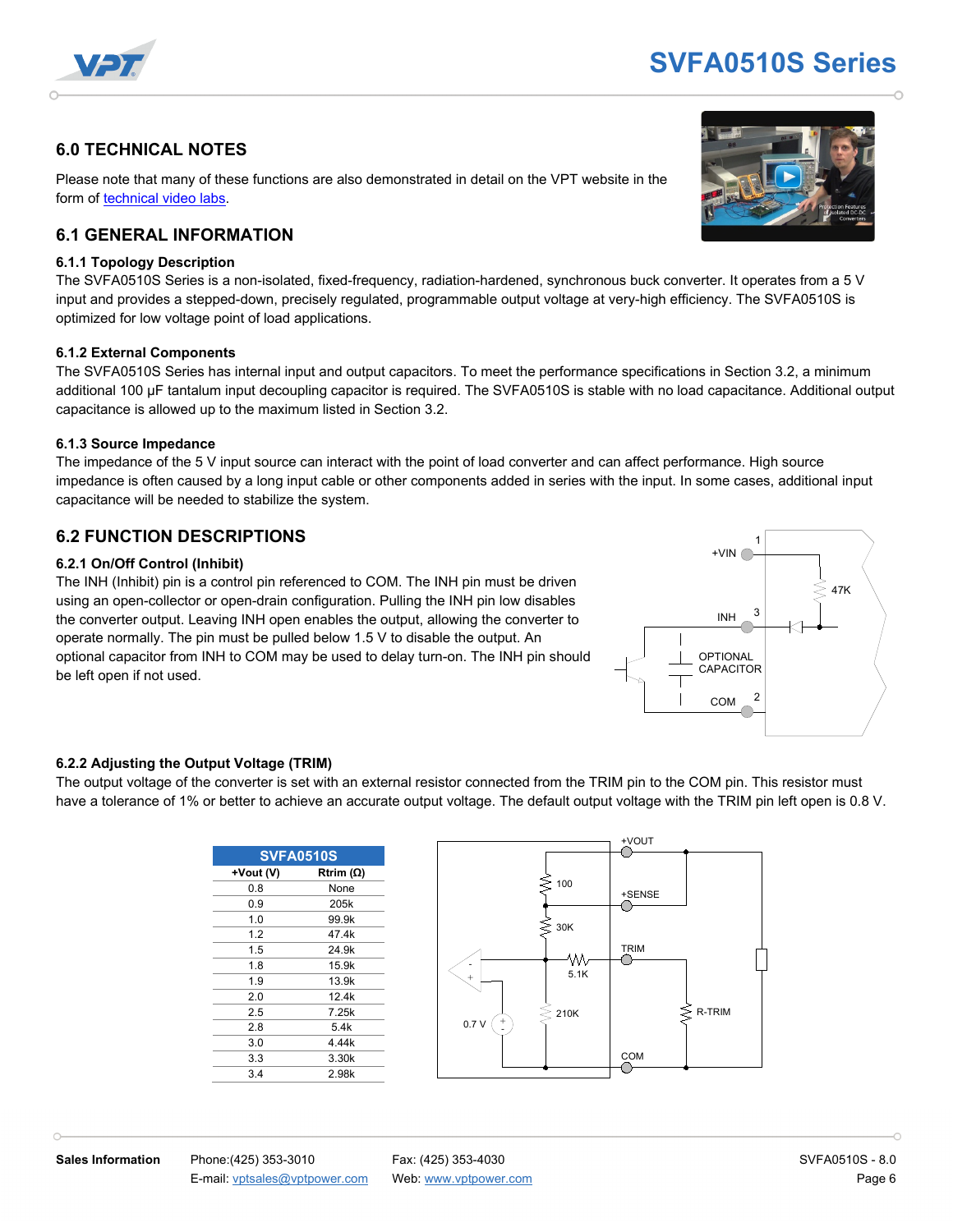

#### **6.3 PROTECTION FEATURES**

#### **6.3.1 Input Undervoltage Lockout**

The SVFA0510S Series provides input undervoltage lockout protection. For input voltages below the turn-on voltage, the converter will remain off. When the input voltage exceeds the turn-on voltage, the converter will start. For input voltages below the operating range of the converter but above the UVLO turn-off voltage, the converter may reach its maximum duty cycle and the output may drop out of regulation.

#### **6.3.2 Output Soft-Start**

The SVFA0510S Series utilizes an output soft-start function to ramp the output in a controlled manner, eliminating output voltage overshoot and limiting inrush current at turn on. A voltage mode soft-start ensures the output waveform remains consistent regardless of changes in the load current. The output rise time is approximately 3 ms. The soft-start function is active whether the module is turned on with an application of input voltage or from release of the INH pin. The turn-on delay time is specified from the application of input voltage (or release of INH pin) until the output reaches 90% of its final value.

#### **6.3.3 Output Short Circuit Protection**

The SVFA0510S Series provides output short circuit protection. When a sustained high peak current is detected, the converter will shut down and enter a hiccup mode. After a delay, the converter will attempt a soft-start. This sequence will continue until the fault is removed, allowing the converter to soft-start and resume normal operation.

#### **6.4 THERMAL CONSIDERATIONS**

The SVFA0510S is rated for full power operation at 125 °C. Operation above 125 °C is allowed at reduced power. Specifically, the output power should be derated linearly from full power at 125 °C to half power at 130 °C and to zero power at 135 °C. The operating temperature of the converter is specified on the baseplate of the converter. The converter is designed to be conduction-cooled, with the baseplate mounted to a heat sink, chassis, PCB or other thermal surface. The internal power dissipating components are mounted to the baseplate of the converter and all heat flow is through the baseplate. The lid of the converter does not provide a good thermal path.

The hybrid DC-DC converter contains many semiconductor components. The maximum temperature rise from junction to case is 11 °C at full load.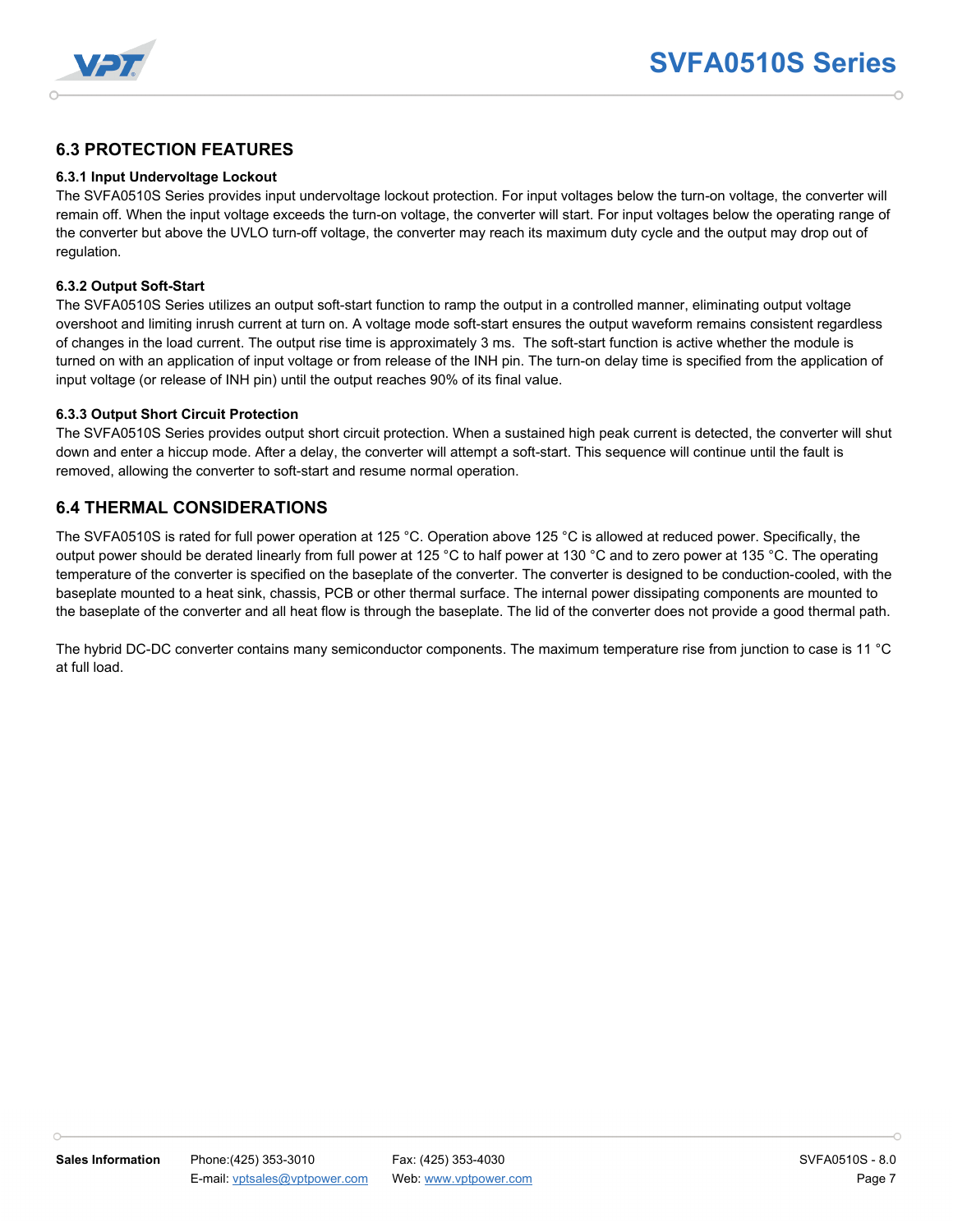



#### **6.5 RADIATION HARDNESS ASSURANCE**

VPT takes a conservative approach to radiation testing to ensure product performance in a space environment. VPT's DLA-approved Radiation Hardness Assurance (RHA) plan documents VPT's processes and procedures for guaranteeing the performance of VPT products under various environmental conditions in space including Total Ionizing Dose (TID) and Single-Event Effects (SEE). Additionally, Enhanced Low Dose-Rate Sensitivity (ELDRS) effects are considered for all bipolar ICs used in the hybrid. Hardness is guaranteed by a combination of both hybrid-level characterization and Radiation Lot Acceptance Testing (RLAT) of all sensitive semiconductor piece-parts used within the hybrid.

#### **6.5.1 Radiation Test and Performance Levels**

| <b>Radiation Environment</b> |                              | <b>Piece Part RLAT</b>        | <b>Hybrid-Level Characterization</b> |
|------------------------------|------------------------------|-------------------------------|--------------------------------------|
|                              | High Dose Rate (HDR)         | 40 krad(Si)                   | 40 krad(Si)                          |
| Total lonizing Dose (TID)    | Low Dose Rate (LDR)          | 140 krad(Si)                  | 40 krad(Si)                          |
| Single-Event Effects (SEE)   | Destructive (SEB, SEGR, SEL) | Not applicable                | $\geq$ 85 MeV/mg/cm <sup>2</sup>     |
|                              | Non-Destructive (SET, SEU)   | Not applicable                | $\geq$ 85 MeV/mg/cm <sup>2</sup>     |
| Displacement Damage (DD)     |                              | $1x10^{12}$ n/cm <sup>2</sup> | Not applicable                       |

1. Piece-part LDR screening performed only on potentially ELDRS parts (bipolar ICs).

#### **6.5.2 RHA Plan for SV series Non-Isolated DC-DC Converters**

| <b>Test</b>                                 | <b>RHA Plan for SV Series Isolated DC-DC Converters</b>                                                                                                                                                                                                                                                          |
|---------------------------------------------|------------------------------------------------------------------------------------------------------------------------------------------------------------------------------------------------------------------------------------------------------------------------------------------------------------------|
| Total Ionizing Dose (TID):                  | Sensitive semiconductor components undergo RLAT to 40 krad(Si) per MIL-STD-883 Method 1019. Converters are<br>characterized to 40 krad(Si).                                                                                                                                                                      |
| Enhanced Low Dose Rate Sensitivity (ELDRS): | All bipolar linear ICs are characterized for ELDRS and tested in accordance with MIL-STD-883 test method 1019<br>section 3.13                                                                                                                                                                                    |
| Single Event Effects (SEE):                 | Converters are characterized to LET ≥ 85 MeV/mg/cm <sup>2</sup> for both catastrophic events (SEL, SEB, SEGR) and functional<br>interrupts (SEFI) under heavy ion exposure. Converters are also characterized for cross-section and magnitude of<br>output transients (SET) for at least 3 different LET levels. |
| Radiation Lot Acceptance Testing (RLAT):    | All production lots of sensitive semiconductor components undergo RLAT for TID at HDR and/or LDR as appropriate<br>per part type.                                                                                                                                                                                |
| Displacement Damage (DD):                   | The potentially sensitive microcircuit device is characterized to 1x1012 n/cm2 per MIL-STD-883 Method 1017.                                                                                                                                                                                                      |

#### **6.5.3 RHA Designators available on SMD**

The SVFA0510S series converters are available on SMD with RHA level P. See section 8.0 for full SMD number information.

#### **6.5.4 Supporting Documentation Available (Contact Sales)**

| <b>Report</b>                      | <b>Description</b>                                                                                                                            |
|------------------------------------|-----------------------------------------------------------------------------------------------------------------------------------------------|
| Radiation Hardness Assurance Plan: | DLA-approved RHA plan covering TID, SEE, and ELDRS                                                                                            |
| Worst-Case Analysis Report:        | Detailed worst-case analysis including electrical stress/derating limits and quaranteed circuit performance post-radiation and end<br>of life |
| Radiation Test Summary Report:     | Overview of piece-part RLAT and hybrid characterization for all quaranteed environments. Also includes SEE cross-section data.                |
| <b>Reliability Report:</b>         | MTBF report based on MIL-HDBK-217 reliability calculations.                                                                                   |
| Thermal Analysis Report:           | Component temperature rise analysis and measurement results.                                                                                  |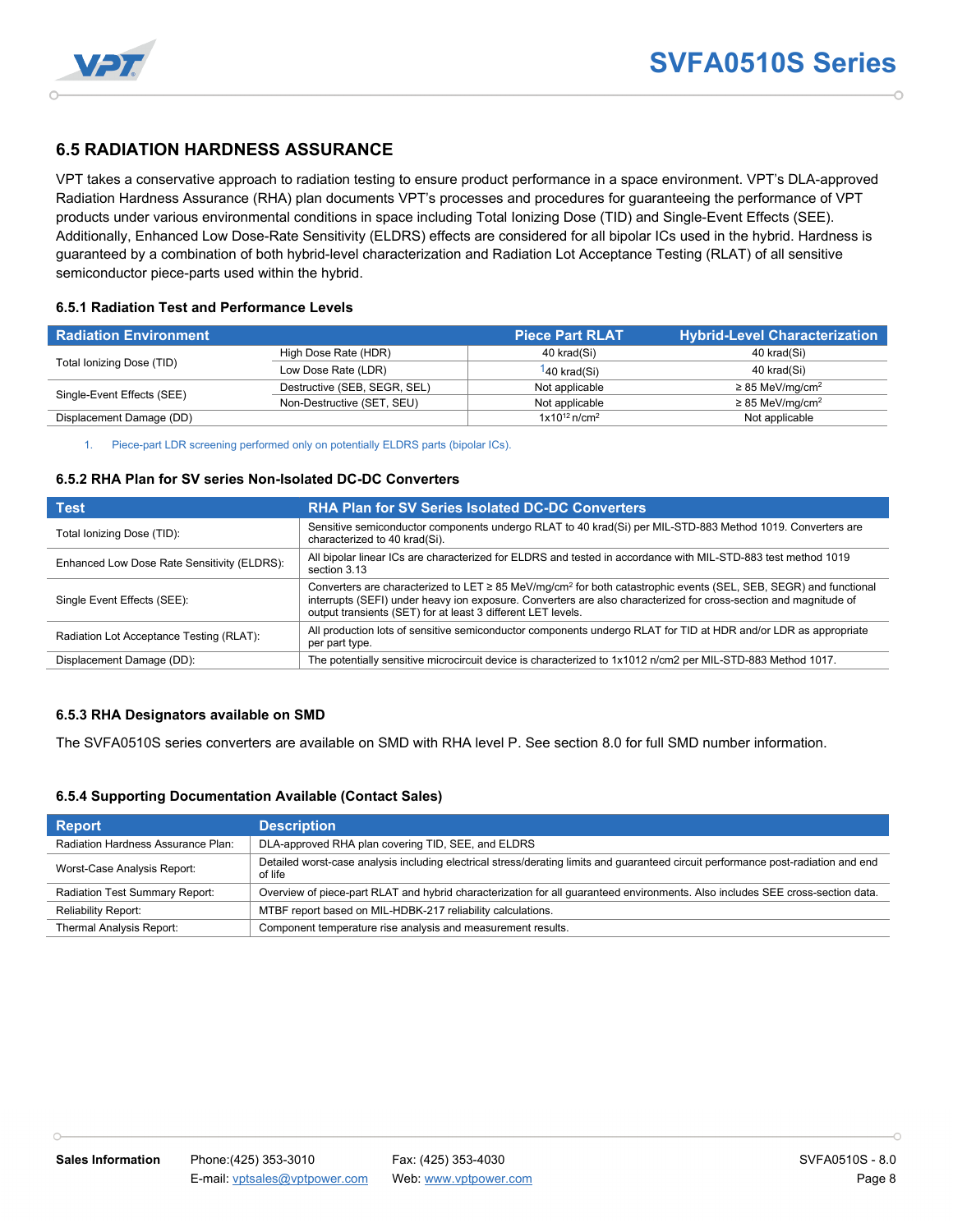

#### **7.0 ENVIRONMENTAL SCREENING**

100% tested per MIL-STD-883 as referenced to MIL-PRF-38534.

Contact sales for more information concerning additional environmental screening and testing options. VPT Inc. reserves the right to ship higher screened or SMD products to meet orders for lower screening levels at our sole discretion unless specifically forbidden by customer contract.

| <b>Test</b>                         | MIL-STD-883 Test<br><b>Method, Condition</b>                                  | $/H+$<br>(Class H Screening + PIND) | /K and /KL1 <sup>1,7</sup><br>(Class K Screening) | /EM<br>(Engineering Model, Non-QML <sup>1,6</sup> ) |
|-------------------------------------|-------------------------------------------------------------------------------|-------------------------------------|---------------------------------------------------|-----------------------------------------------------|
| Non-Destructive<br><b>Bond Pull</b> | TM2023                                                                        | $\bullet^2$                         |                                                   | $\bullet^2$                                         |
| <b>Internal Visual</b>              | TM2010, TM2017, TM2032<br>(MIL-STD-750, TM2072,<br>TM2073)                    |                                     |                                                   |                                                     |
| Temperature<br>Cycling              | TM1010, Condition C<br>-65 °C to 150 °C, Ambient                              |                                     |                                                   |                                                     |
| Constant<br>Acceleration            | TM2001, 3000g, Y1<br><b>Direction</b>                                         | $\bullet$                           | ٠                                                 |                                                     |
| PIND <sup>3</sup>                   | TM2020, Condition A                                                           | $\bullet^2$                         |                                                   |                                                     |
| Pre Burn-In<br>Electrical           | 25 °C                                                                         |                                     |                                                   |                                                     |
|                                     | TM1015, 320 hrs.,<br>125 °C, Case Typ                                         |                                     |                                                   |                                                     |
| Burn-In                             | TM1015, 160 hrs.,<br>125 °C, Case Typ                                         | $\bullet$                           |                                                   |                                                     |
|                                     | 24 hrs., 125 °C, Case Typ                                                     |                                     |                                                   | $\bullet$                                           |
| <b>Final Electrical</b>             | MIL-PRF-38534, Group A<br>Subgroups 1-6<br>-55 °C, 25 °C, 125 °C <sup>4</sup> |                                     |                                                   |                                                     |
|                                     | MIL-PRF-38534, Group A<br>Subgroups 1 and 4<br>25 °C                          |                                     |                                                   |                                                     |
|                                     | TM1014, Fine Leak,<br>Condition A2 or B1                                      | $\bullet$                           | $\bullet$                                         |                                                     |
| Hermeticity<br>(Seal)               | TM1014, Gross Leak,<br>Condition C1 or B2                                     |                                     |                                                   |                                                     |
|                                     | Gross Leak, Dip (1x10-3)                                                      |                                     |                                                   | $\bullet$                                           |
| Radiography <sup>5</sup>            | TM2012                                                                        |                                     |                                                   |                                                     |
| <b>External Visual</b>              | TM2009                                                                        | $\bullet$                           |                                                   |                                                     |

1. Non-QML products may not meet all requirements of MIL-PRF-38534.

2. Not required per MIL-PRF-38534. Test performed for additional product quality assurance.

3. PIND test Certificate of Compliance included in product shipment.

4. 100% R&R testing with all test data included in product shipment.

5. Radiographic test Certificate of Compliance and film(s) or data CD included in product shipment.

6. Engineering models utilize only the screening specified and are not considered compliant for flight use.

7. -KL1 products are identical in every way with Class K products in compliance with MIL-PRF-38534 revision L and later revisions except they contain elements evaluated to the requirements of MIL-PRF-38534 revision K and previous revisions. These devices are not marked with an SMD number or MIL-PRF-38534 certification mark and are marked with -KL1 screening code in place of -K.

 $\cap$ 

h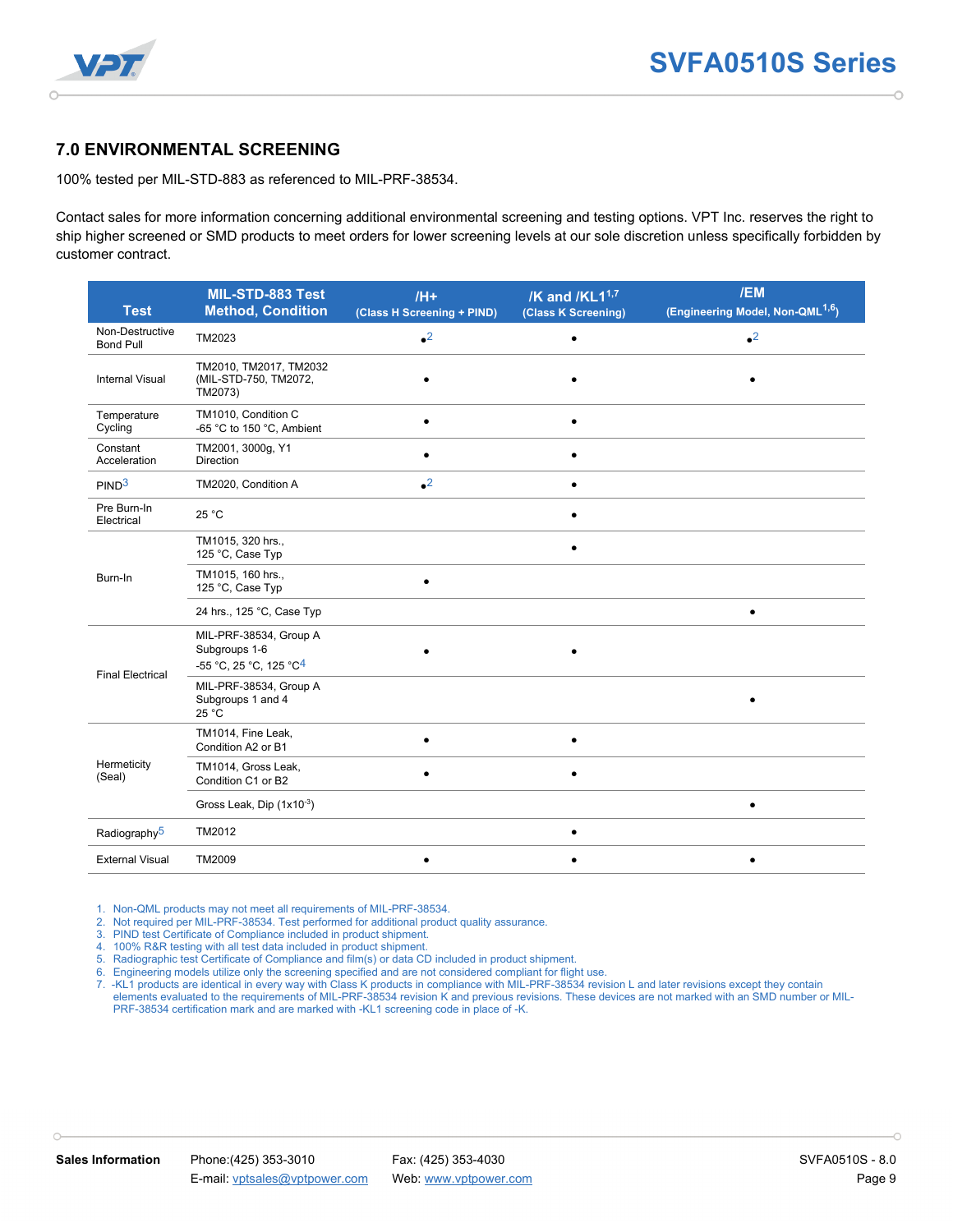

#### **8.0 STANDARD MICROCIRCUIT DRAWING (SMD) NUMBERS**

| <b>Standard Microcircuit</b> | <b>SVFA0510S Series</b>    |
|------------------------------|----------------------------|
| <b>Drawing Number</b>        | <b>Similar Part Number</b> |
| 5962P1621201HXC              | SVFA0510S/H+               |
| 5962P1621201HXA              | SVFA0510S/H+-E             |
| 5962P1621201KXC              | SVFA0510S/K                |
| 5962P1621201KXA              | SVFA0510S/K-E              |

Do not use the SVFA0510S Series similar part number for SMD product acquisition. It is listed for reference only. For exact specifications for the SMD product, refer to the SMD drawing. SMDs can be downloaded from the DLA Land and Maritime (Previously known as DSCC) website at [https://landandmaritimeapps.dla.mil/programs/defaultapps.asp.](https://landandmaritimeapps.dla.mil/programs/defaultapps.asp) The SMD number listed above represents the Federal Stock Class, Device Type, Device Class Designator, Case Outline, Lead Finish and RHA Designator (where applicable). Please reference the SMD for other screening levels, lead finishes, and radiation levels. All SMD products are marked with a "Q" on the cover as specified by the QML certification mark requirement of MIL-PRF-38534.

#### **9.0 ORDERING INFORMATION**

| SVFA 05 10 S /K - XXX |           |  |  |  |
|-----------------------|-----------|--|--|--|
|                       | 1 2 3 4 5 |  |  |  |

| (1)<br><b>Product</b><br><b>Series</b> | (2)<br><b>Nominal Input</b><br><b>Voltage</b> | (3)<br><b>Output Current</b> | (4)<br><b>Number of</b><br><b>Outputs</b> | (5)<br>Screening Code <sup>1,2,3,4</sup>                                               | (6)<br><b>Additional</b><br><b>Screening</b><br>Code |
|----------------------------------------|-----------------------------------------------|------------------------------|-------------------------------------------|----------------------------------------------------------------------------------------|------------------------------------------------------|
| <b>SVFA</b>                            | $05 \quad 5 \text{ Volts}$                    | <b>10</b> 10 Amps            | <b>S</b> Single                           | /EM Engineering Model<br>$/H+$ Class $H+PIND$<br>$/K$ Class K<br>/KL1<br>Class K (KL1) | <b>Contact Sales</b>                                 |

- 1. Contact the VPT Sales Department for availability of Class H (/H), Class K (/K), or KL1 (/KL1) qualified products.
- 2. VPT Inc. reserves the right to ship higher screened or SMD products to meet lower screened orders at our sole discretion unless specifically forbidden by customer contract.
- 3. Engineering models utilize only the standard screening specified and are not considered compliant for flight use. These models are intended for low volume engineering characterization only and have no guarantee regarding operation in a radiation environment. The customer must place the following statement on each line item of their purchase order(s) for /EM units when ordering engineering models:

"(Customer Name) acknowledges that the /EM unit listed in this line item is not permitted for flight use and will be used for Engineering characterization only."

4. -KL1 products are identical in every way with Class K products in compliance with MIL-PRF-38534 revision L and later revisions except they contain elements evaluated to the requirements of MIL-PRF-38534 revision K and previous revisions. These devices are not marked with an SMD number or MIL-PRF-38534 certification mark and are marked with -KL1 screening code in place of -K.

Please contact your sales representative or the VPT Inc. Sales Department for more information concerning additional environmental screening and testing, different input voltage, output voltage, power requirements, source inspection, and/or special element evaluation for space or other higher quality applications.